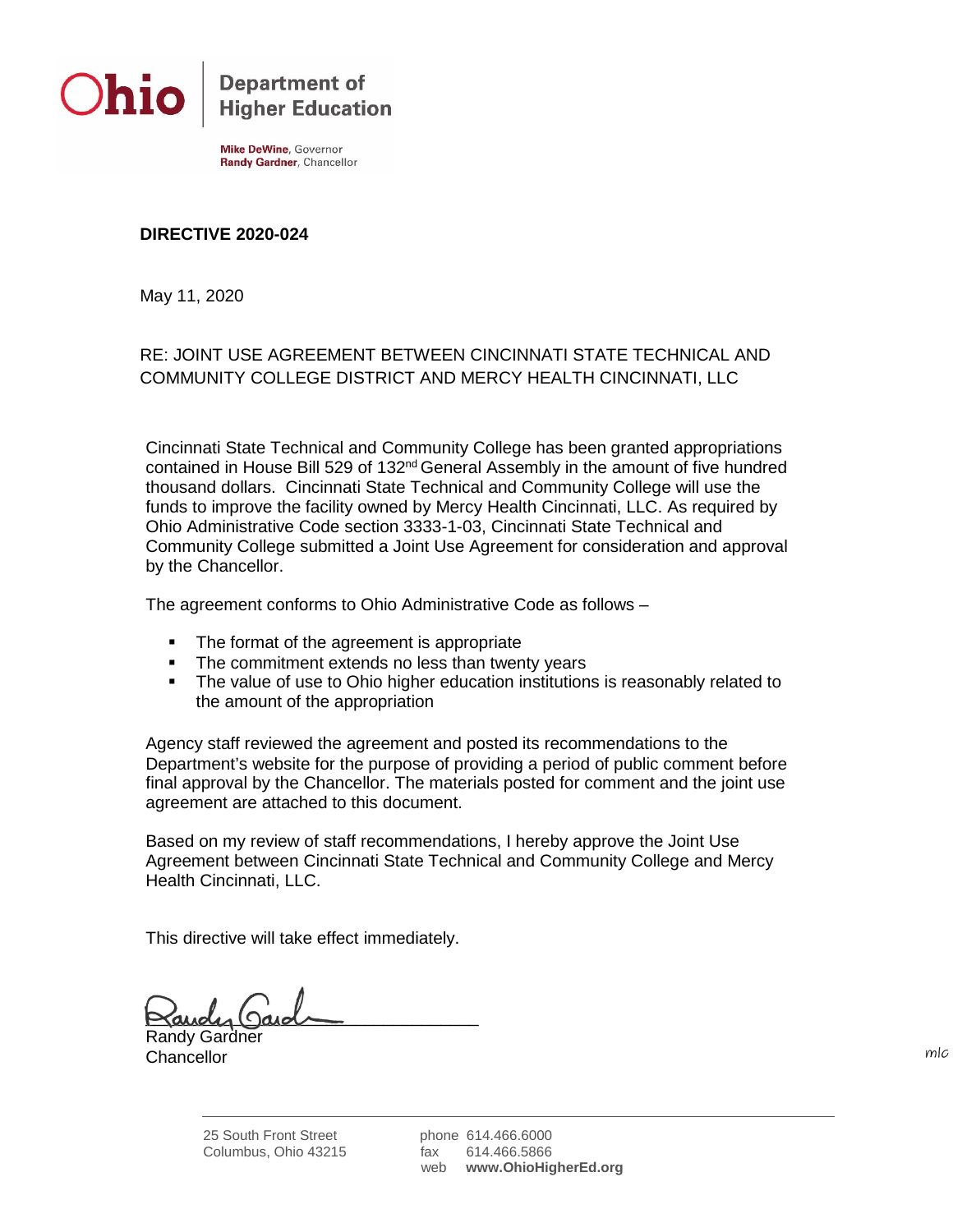# **JOINT USE AGREEMENT**

#### *(For capital funds released to institutions for facilities not owned by the institution)*

This Joint Use Agreement ("Agreement") is entered into by and between Cincinnati State Technical & Community College (the "College"), an instrumentality of the State of Ohio, created under Chapter 3358 of the Ohio Revised Code, whose address is 3520 Central Parkway, Cincinnati, OH 45223, and Mercy Health Cincinnati, LLC, a non-profit tax exempt limited liability company, whose address is 4600 McAuley Place,  $6^{TH}$  Floor Cincinnati, OH 45242.

WHEREAS, the Ohio General Assembly has passed HB 529 which provides capital appropriations to the College from the State of Ohio in the amount of \$500,000.00 for construction of its dental operatory within the Health Source health center located in the West Clermont Middle School, at 1341 Clough Pike, Batavia, OH 45103, Clermont County, Ohio.

WHEREAS, Mercy Health Cincinnati offers a residency in general dentistry to train graduated dentists in the clinically distinct area of public dentistry but due to lack of clinical space, is currently unable to expand the residency program to underserved areas such as Clermont County.

WHEREAS, Mercy Health Cincinnati has a long and robust partnership with the West Clermont School District, including offering primary care services and school-based services in partnership with Health Source, a private not-for-profit community health center focused on primary care access.

WHEREAS, Ohio Administrative Code §3333-1-03(E) requires a public institution to submit to the Chancellor of the Ohio Department of Higher Education a joint use agreement that contains the requirements in  $(E)(1)-(11)$  for review and approval.

NOW, THEREFORE, in consideration of the mutual benefits hereunder, it is hereby agreed to between the parties as follows:

1. **Facility or equipment owned, to be built or purchased by nonprofit or public body.** Mercy Health Cincinnati, a non-profit tax exempt limited liability company will lease for not less than twenty (20) years, space sufficient in the West Clermont Middle School/Health Source school-based health care center for the construction of a 4-chair dental operatory, located at 1341 Clough Pike, Batavia, OH 45103, Clermont County, Ohio.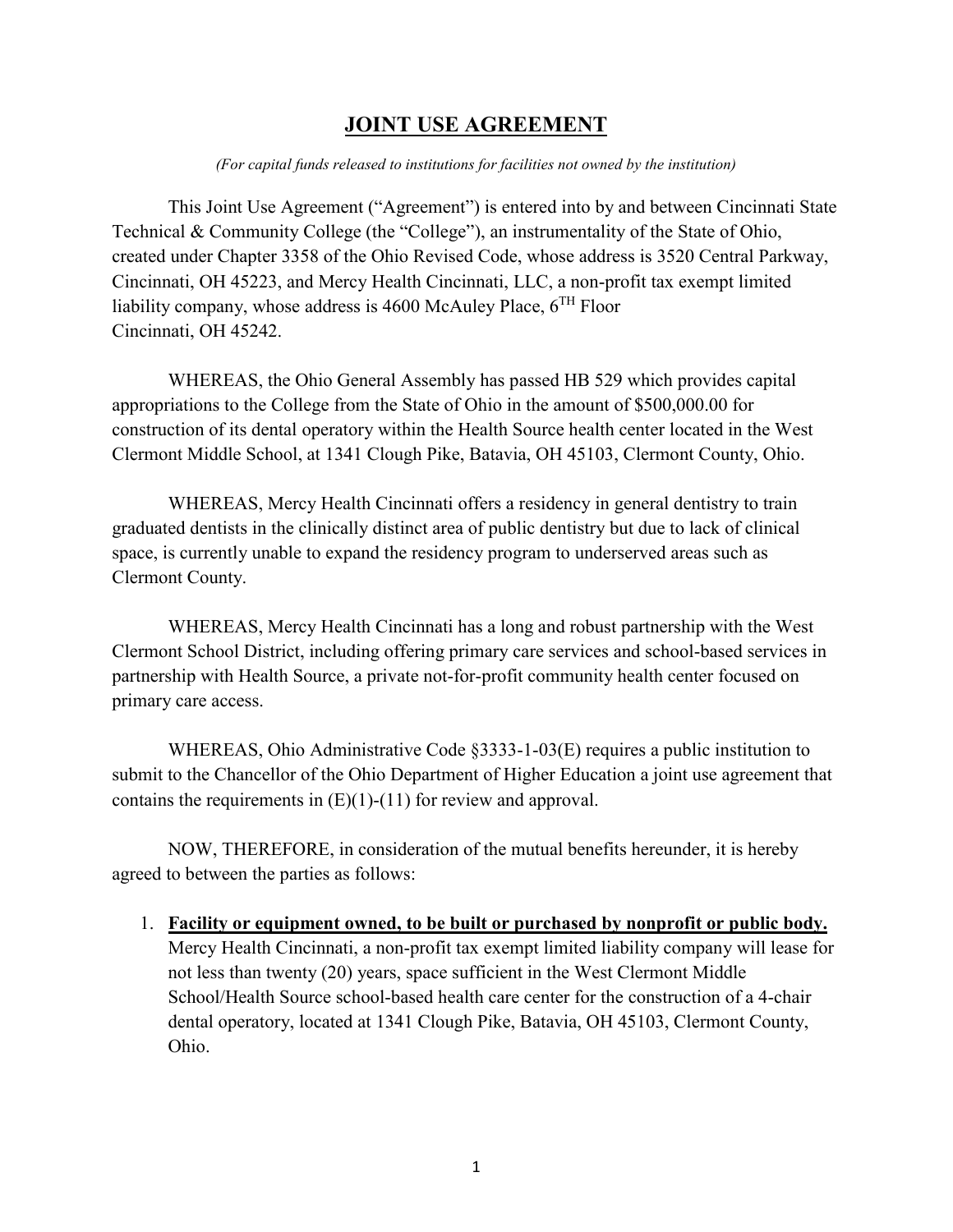## 2. **Use of the facility or equipment by public institution.**

The College has demonstrated that the value of the use of the facility or equipment is reasonably related to the amount of appropriation through the worksheet included in this Agreement as Attachment A, hereby incorporated. Mercy Health Cincinnati and Health Source already partner to provide primary care and vision services to medically underserved Clermont County residents at the West Clermont Middle School. Mercy Health Cincinnati leases the space for the health center from the West Clermont School District. Health Source subleases the space from Mercy Health Cincinnati. The Health Source health center at the Middle School will be expanded to include a 4 chair dental operatory. Cincinnati State will have the ability to place students seeking externships in their Licensed Practical Nurse, Medical Assistant, Medical Administrative Assistant, and Community Health Worker programs. Eligible students may be placed at the West Clermont Middle School health center to complete clinical and/or externship assignments as outlined in Attachment B, hereby incorporated. The value is the time of the Mercy Health Cincinnati and Health Source staff that will oversee and plan for the externship program for each student as calculated in the worksheet included in this Agreement as Attachment A, hereby incorporated. Mercy Health Cincinnati will also provide expertise to Cincinnati State in assessing the feasibility of developing a dental assistant/hygiene program as outlined in Attachment B, hereby incorporated. Subject matter experts (SME) are needed to assist in the development and ongoing evaluation of such a curriculum.

- 3. **Reimbursement of funds.** Mercy Health Cincinnati shall provide for reimbursement to the state should the College's right to use the Facility be terminated by the non-profit corporation or public body prior to the expiration of the twenty-year term, which reimbursement shall be calculated by dividing the funds contributed by the State of Ohio by twenty and multiplying that sum by twenty less the number of full years the Facility is used by the College.
- 4. **Use of funds.** Mercy Health Cincinnati shall use the Funds only for the capital improvements as defined in the bill(s) appropriating the funds. Specifically, Mercy Health Cincinnati will utilize the \$500,000.00 capital appropriation in combination with \$385,000.00 raised by its nonprofit partner Health Source. Health Source and Mercy Health Cincinnati already partner to provide primary care and vision services to medically underserved Clermont County residents at the West Clermont Middle School. Mercy Health Cincinnati leases the space for the health center from the Clermont County School District. Health Source subleases the space from Mercy Health Cincinnati. The Health Source health center at the Middle School will be expanded to include a 4 chair dental operatory.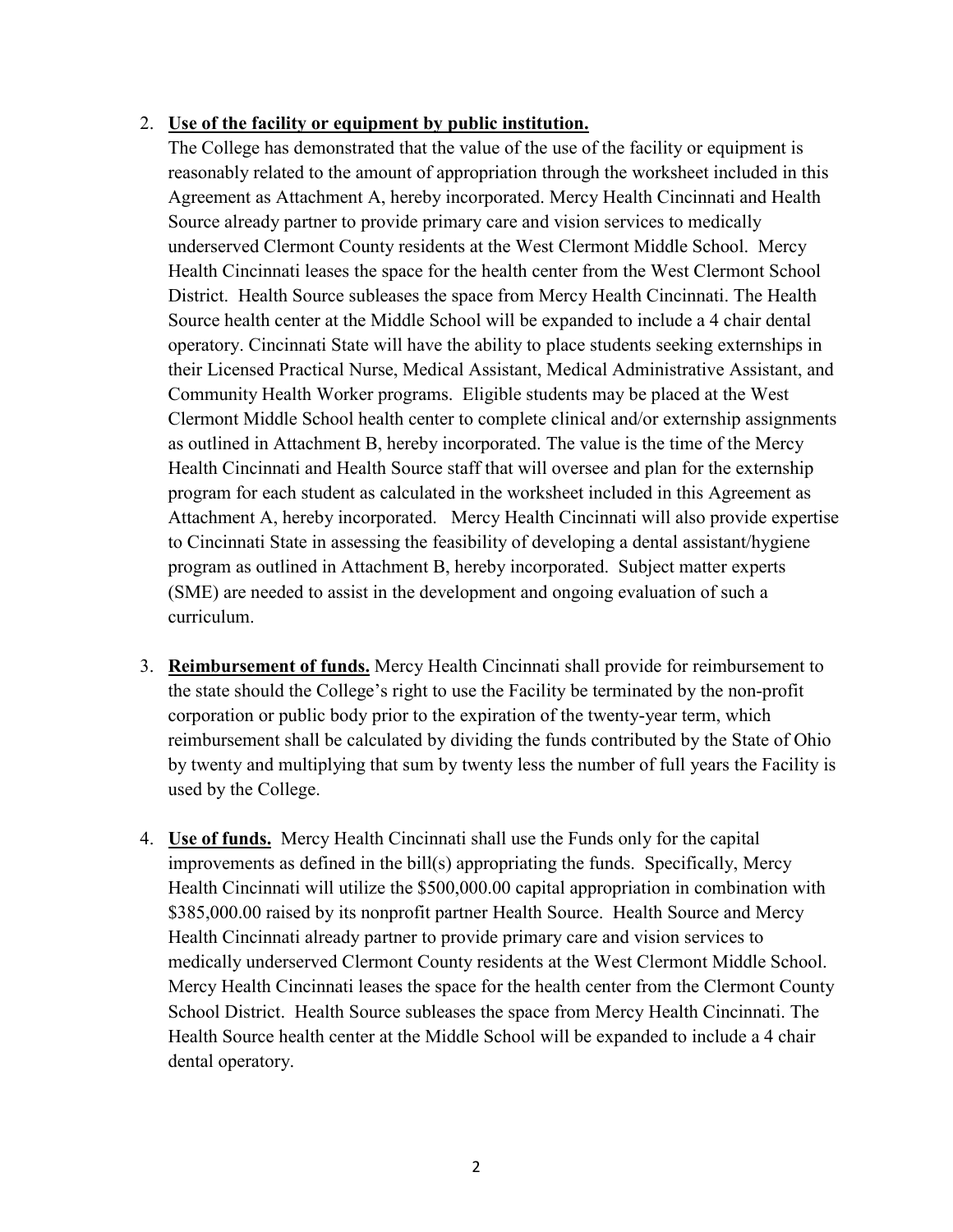- 5. **Insurance for facility and hold harmless.** Mercy Health Cincinnati has and shall maintain for the entire term of this Agreement a comprehensive program of insurance covering the Facility including liability and casualty coverage in an amount reasonably sufficient to protect the College, and Mercy Health Cincinnati from claims and any losses relating to construction, ownership and operation of the Facility. Each party agrees to be responsible for any personal injury or property damage caused solely by its negligent acts or omissions as determined by a court of competent jurisdiction, or as the parties may otherwise mutually agree. Mercy Health Cincinnati shall hold College harmless from all liability for construction, operation, and maintenance costs of the facility.
- 6. **Compliance with federal, state and local law.** Mercy Health Cincinnati shall comply with all pertinent federal, state and local laws as well as state administrative regulations, including but not limited to the requirement that it follow competitive bidding procedures, as outlined generally in ORC Chapter 307.86.
- 7. **Competitive bidding.** Mercy Health Cincinnati shall follow competitive bidding procedures which include, at a minimum, publishing advertisements to seek bids, receiving sealed bids, and awarding contracts to the lowest responsive and responsible bidder, as described generally in Ohio Revised Code Chapter 153.
	- 8. **Appropriation administrative fee.** The College shall deduct and retain from the Funds the total amount of Seven Thousand Five Hundred dollars (\$7,500.00), constituting 1- ½% of the funds to compensate it for actual costs of administration.
	- 9. **Amendments.** Any amendments to this Agreement shall be in writing, signed by Mercy Health Cincinnati and College, and shall require approval by the Ohio Department of Higher Education and will be submitted to the Chancellor before any amendment takes effect.
	- 10. **Payment.** An approved Controlling Board request will release funds to College. These funds will be encumbered upon release. Funds will be reimbursed to Mercy Health Cincinnati after presentation by Mercy Health Cincinnati of invoices or other evidence of expenditures for permitted uses of the capital funds. Such obligation must be properly documented to the reasonable satisfaction of College.
	- 11. **Terms and conditions of use.** Mercy Health Cincinnati will provide the use of the new dental operatory located within the Health Source school-based health center at West Clermont Middle School located at 1341 Clough Pike, Batavia, OH 45103 to Cincinnati State Technical and Community College for externships and meetings with dental subject matter experts at such date and time that can be mutually agreed upon by the College, but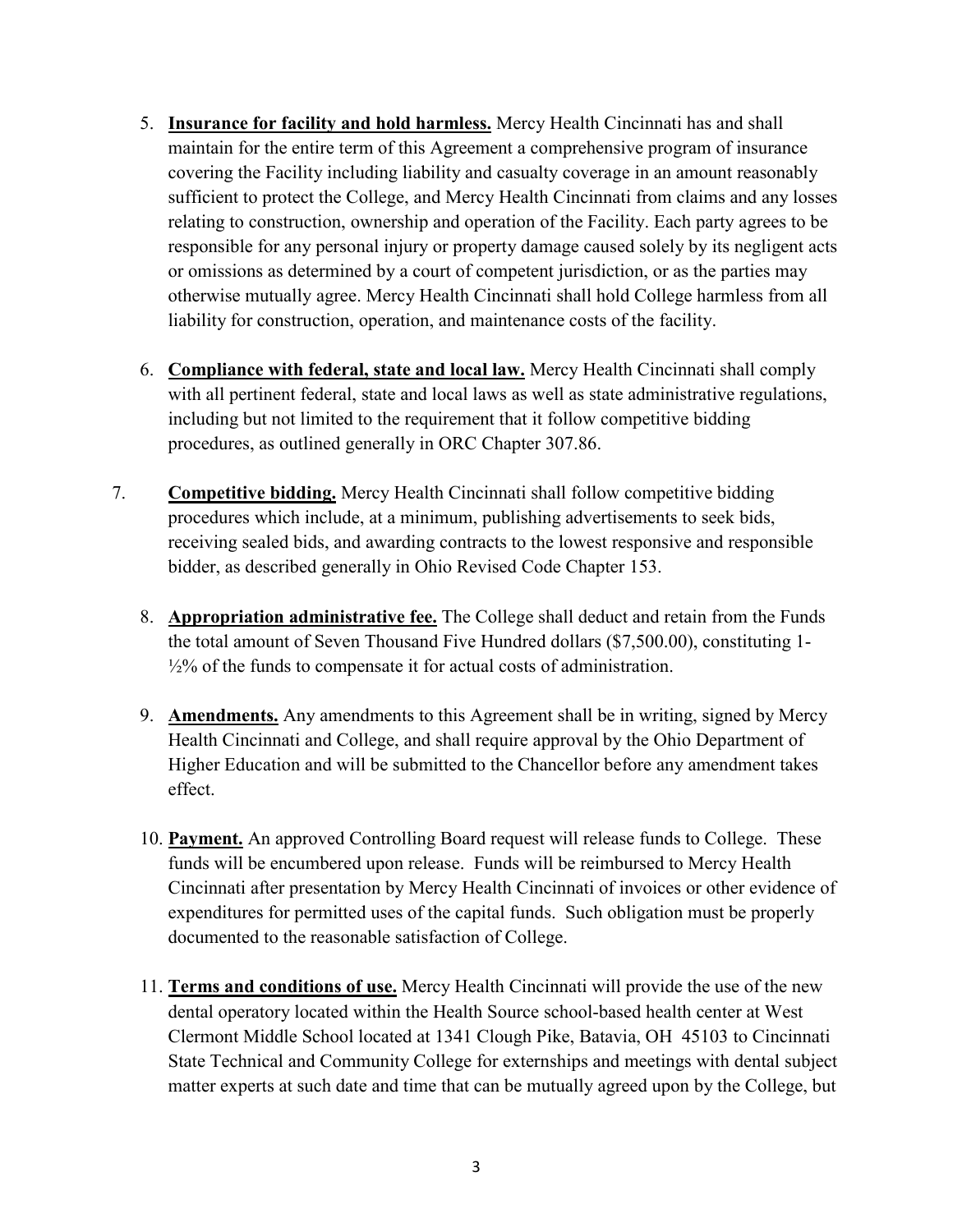at a minimum of three (3) times per year for a term of twenty years commencing when the facility is ready to be used by the College.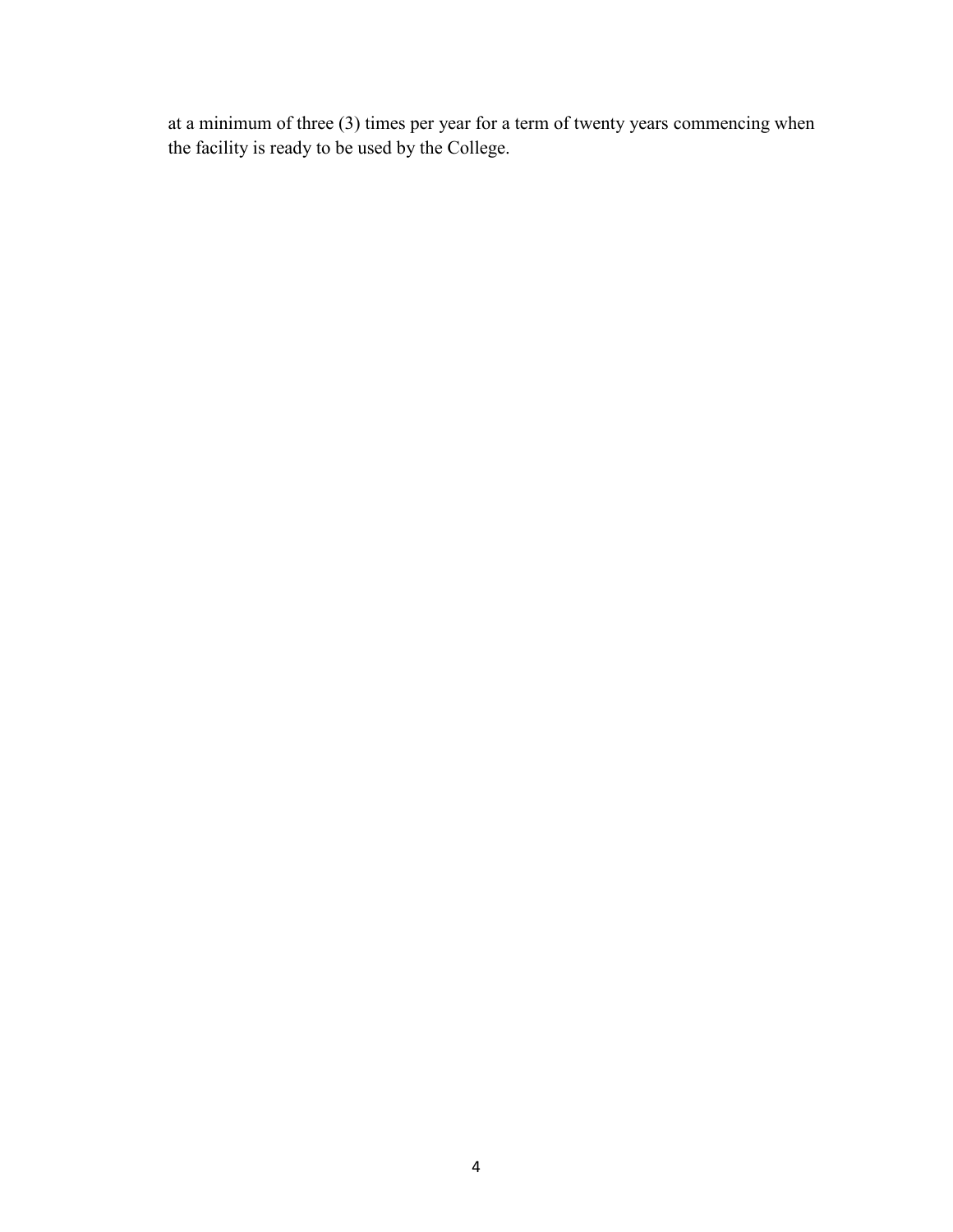IN WITNESS WHEREOF, the parties have hereunto executed this Agreement as of the month, day and year signed.

Cincinnati State Technical & Community College

By: *Janun Straumon* 

Date: 4/2/2020

Mercy Health Cincinnati, LLC

By:  $09/10$ <br>Title: President Mercy Halth-Cincinnati Date:  $\frac{1}{13}$  20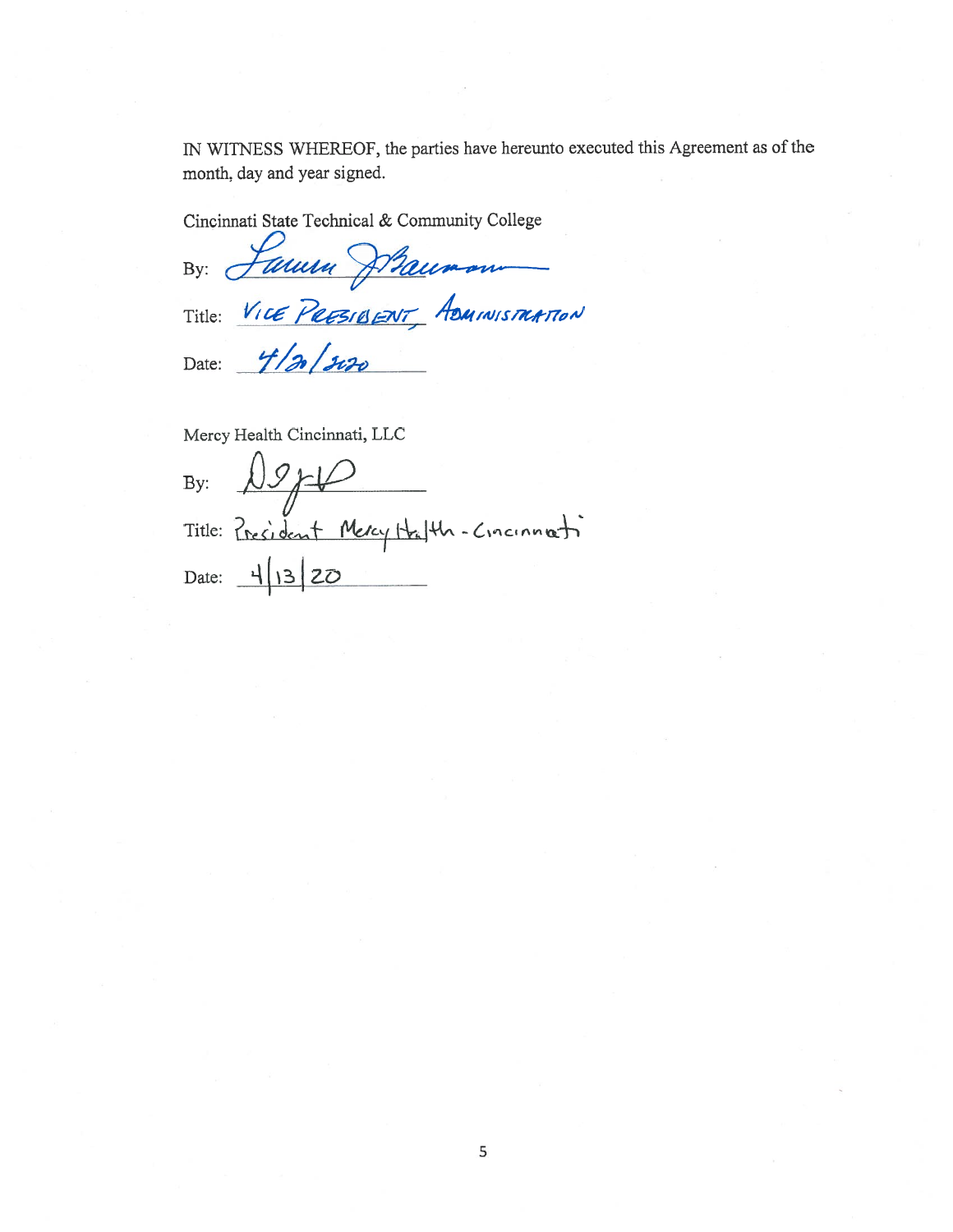# Attachment B List of Capital Improvements

Scope of Work to be funded by capital appropriation designated for Mercy Health Cincinnati to be located at 1341 Clough Pike, Batavia, OH 45103.

Mercy Health Cincinnati is to receive the \$500,000, which will be leveraged against \$385,000 raised by its nonprofit partner Health Source. Health Source and Mercy Health Cincinnati already partner to provide primary care and vision services to medically underserved Clermont County residents at the West Clermont Middle School. Mercy Health Cincinnati leases the space for the health center from the Clermont County School District. Health Source subleases the space from Mercy Health Cincinnati. The Health Source health center at the Middle School will be expanded to include a 4 chair dental operatory. Cincinnati State will have the ability to place students seeking externships in their Licensed Practical Nurse, Medical Assistant, Medical Administrative Assistant, and Community Health Worker programs. Eligible students will be placed at the West Clermont Middle School health center to complete clinical and/or externship assignments. The value is the time of the Mercy Health and Health Source staff that will oversee and plan for the externship program for each student.

Mercy Health Cincinnati and Health Source have the ability to provide a practicum site and a staff member to precept for 6 students per year. The hourly rate paid to adjunct instructors at the college is \$40/hr. An average of 100 precept hours per student will be needed for the above referenced credentials. Therefore, 100 hours  $x$  \$40 = \$4,000 for each student placed x 6 students/year =  $$24,000/year$ . This number may fluctuate slightly depending on the number of students placed.

Mercy Health will also provide expertise to Cincinnati State in assessing the feasibility of developing a dental assistant/hygiene program. Subject matter experts (SME) are needed to assist in the development and ongoing evaluation of such a curriculum. Approximately 40 hours/year of expertise valued at \$100/hr will be required or up to \$4,000 per year. With the development of a dental assistant/hygiene program, the College will partner with Mercy and Health Source at the West Clermont Middle School for precepts and externship opportunities for up to 4 students per year. An average of 100 precept hours per student will be needed for the dental program. Therefore, 100 hours  $x$  \$40/hr = \$4,000 for each student place x 4 students/yr =  $$16,000/yr$ .

Total value to Cincinnati State from this partnership with Mercy Health and Health Source at the West Clermont Middle School will be up to \$44,000/yr.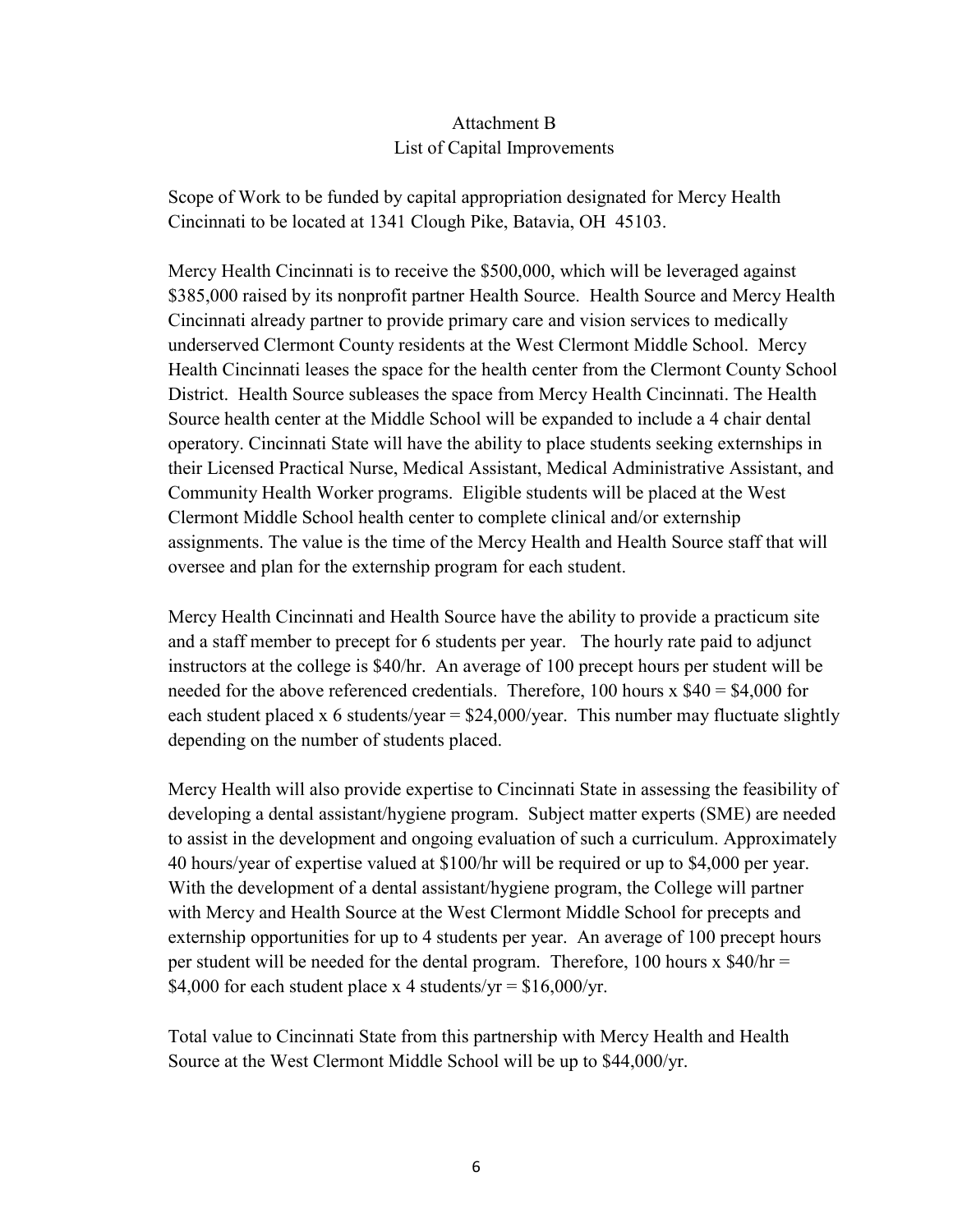| <b>Mercy Health Cincinnati / Health Source Dental Operatory</b><br>Project: |                                                                             |    |                            |            |
|-----------------------------------------------------------------------------|-----------------------------------------------------------------------------|----|----------------------------|------------|
| Date:                                                                       | <b>April 2020</b>                                                           |    |                            |            |
|                                                                             | Section I: State appropriation information.                                 |    |                            |            |
| 1. Amount of state appropriation provided:                                  |                                                                             |    | \$500,000                  |            |
| 2. Estimated annual debt service on the appropriation:                      |                                                                             |    | \$38,439                   |            |
| 3. Term of the state bond, in years:                                        |                                                                             |    | 20 years                   |            |
|                                                                             | Section II: Estimated value of use of the facility.                         |    |                            |            |
| Use(s) of the facility*                                                     |                                                                             |    | <b>Annual value of use</b> | # of years |
| G<br>\$4,000/student                                                        | Practicum Site & Precept for 6 students/yr $(a)$                            | \$ | 24,000                     | 20         |
|                                                                             | 40 hours of Subject Matter Expertise/yr                                     | \$ | 4,000                      | 5          |
| $\epsilon$                                                                  | Dental externships/clinical placements for 4<br>students/yr \$4,000/student | \$ | 16,000                     | 20         |
| G                                                                           |                                                                             | \$ |                            |            |
| $\epsilon$                                                                  |                                                                             | \$ |                            |            |
|                                                                             |                                                                             | \$ |                            |            |
|                                                                             |                                                                             |    |                            |            |

## **ATTACHMENT A**

(\* List additional uses on separate page as needed.)

#### *Section III:*

*On a separate page, explain how each use listed in Section II was valued for this analysis* Direction: The purpose of this worksheet is to enable a campus to demonstrate how the value of the uses that will be derived from a Joint Use Agreement is reasonably related to the value of the state capital appropriation made to the partner entity. Section I is to be filled out by the staff of the Department of Higher Education. Sections II and III are to be filled out by the partner campus.